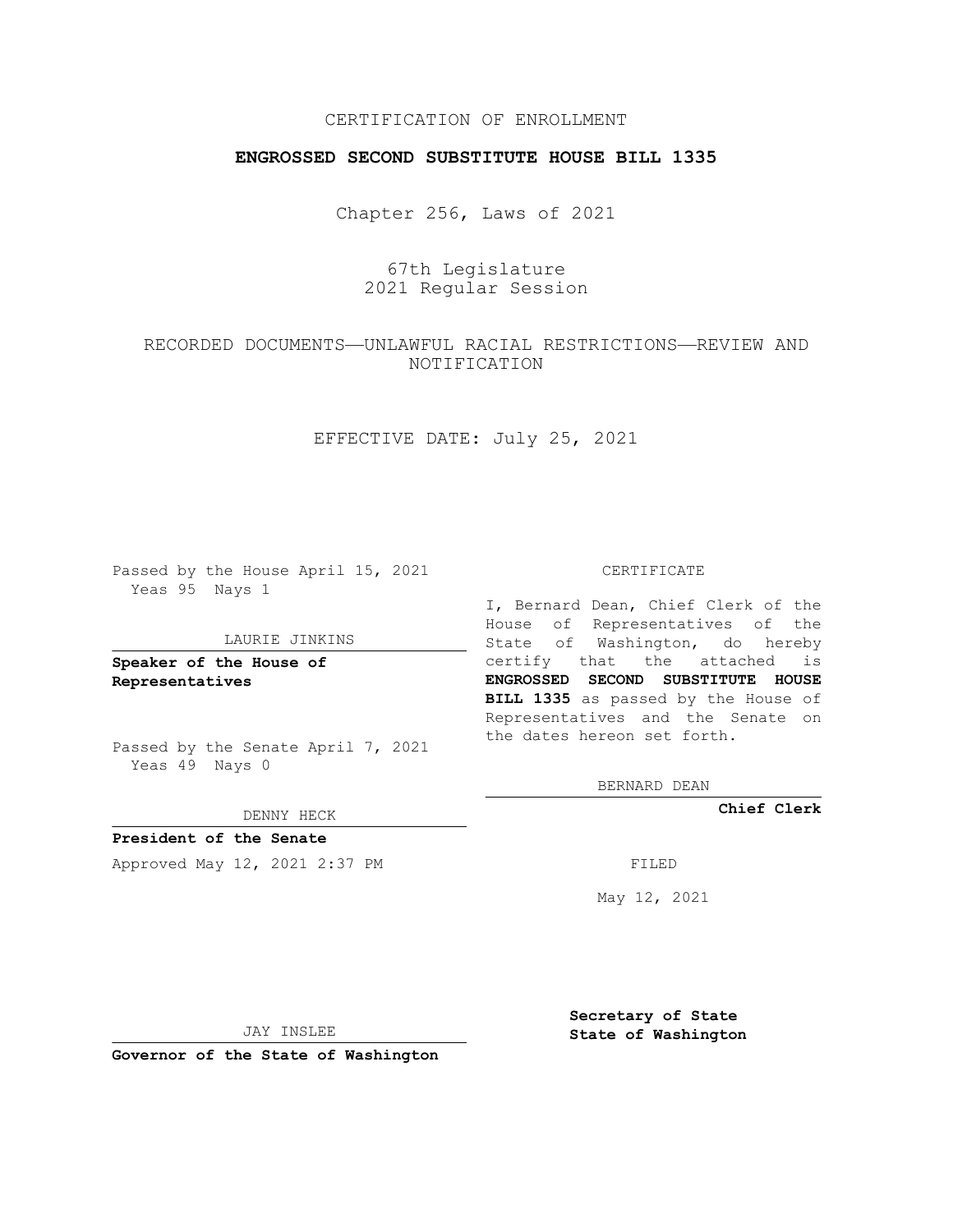### **ENGROSSED SECOND SUBSTITUTE HOUSE BILL 1335**

AS AMENDED BY THE SENATE

Passed Legislature - 2021 Regular Session

## **State of Washington 67th Legislature 2021 Regular Session**

**By** House Appropriations (originally sponsored by Representatives Valdez, Rude, Berry, Fitzgibbon, Morgan, Santos, Shewmake, Davis, Berg, Gilday, Bergquist, Fey, Bateman, Lekanoff, Lovick, Callan, Riccelli, Rule, Pollet, Senn, and Harris-Talley)

READ FIRST TIME 02/22/21.

 AN ACT Relating to review and property owner notification of recorded documents with unlawful racial restrictions; amending RCW 64.06.020 and 49.60.227; adding a new section to chapter 49.60 RCW; creating new sections; and providing an expiration date.

BE IT ENACTED BY THE LEGISLATURE OF THE STATE OF WASHINGTON:

 NEW SECTION. **Sec. 1.** The legislature finds that the existence of racial, religious, or ethnic-based property restrictions or covenants on a deed or chain of title for real property is like having a monument to racism on that property and is repugnant to the tenets of equality. Furthermore, such restrictions and covenants may cause mental anguish and tarnish a property owner's sense of ownership in the property because the owner feels as though they have participated in a racist act themselves.

14 It is the intent of the legislature that the owner, occupant, or tenant or homeowners' association board of the property which is subject to an unlawful deed restriction or covenant pursuant to RCW 49.60.224 is entitled to have discriminatory covenants and restrictions that are contrary to public policy struck from their chain of title. The legislature has presented two ways this can be 20 accomplished through RCW 49.60.227(1) (a) and (b). If the owner, occupant, or tenant or homeowners' association board of the property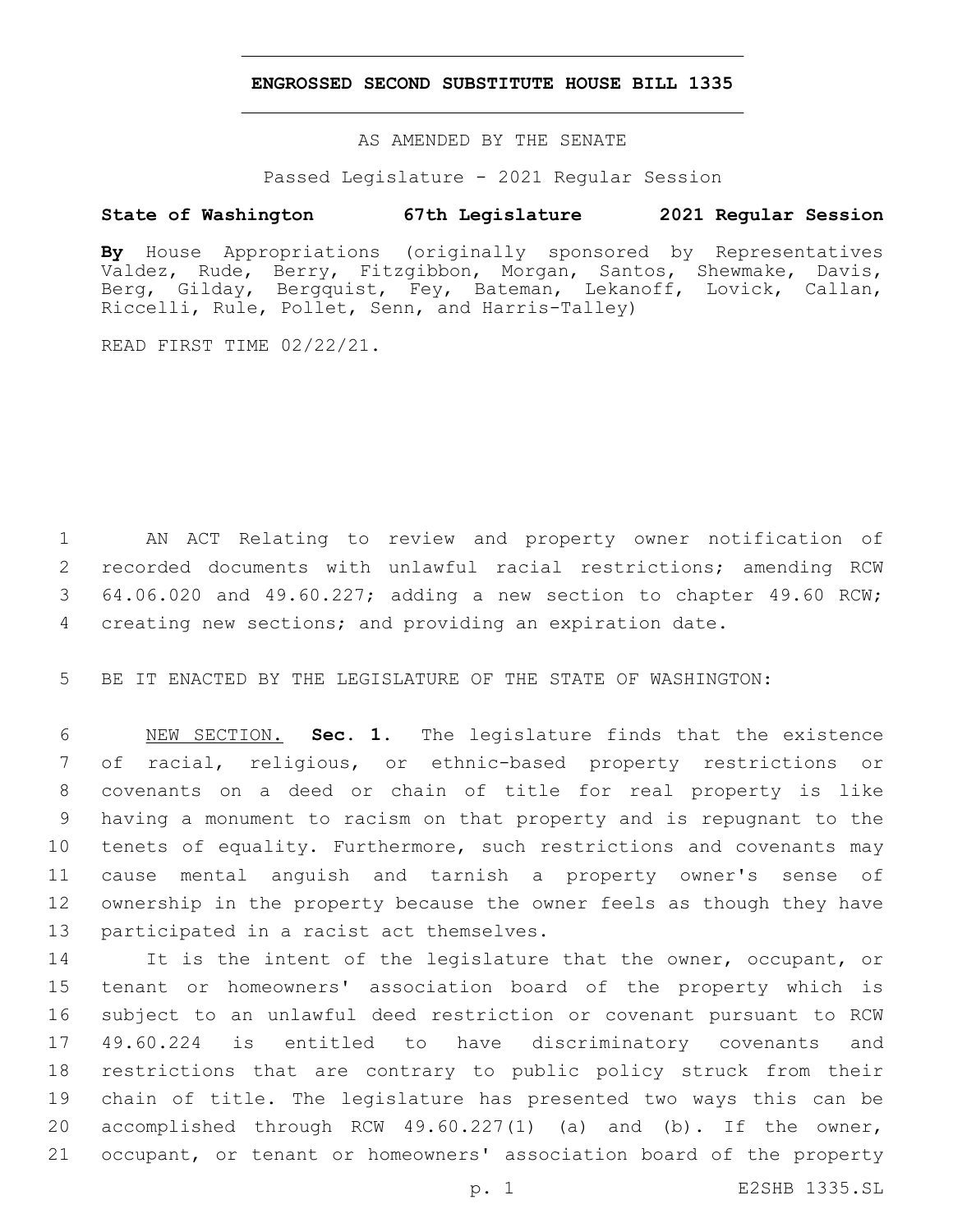elects to pursue a judicial remedy, the legislature intends that the court issue a declaratory judgment ordering the county auditor, or in charter counties the county official charged with the responsibility for recording instruments in the county records, to entirely strike the racist or otherwise discriminatory covenants from the chain of title. Striking the language does not prevent preservation of the original record, outside of the chain of title, for historical or 8 archival purposes.

 The legislature finds that striking racist, religious, and ethnic restrictions or covenants from the chain of title is no different than having an offensive statutory monument which the owner may entirely remove. So too should the owner be able to entirely remove the offensive written monument to racism or other unconstitutional 14 discrimination.

 NEW SECTION. **Sec. 2.** A new section is added to chapter 49.60 16 RCW to read as follows:

 (1) Subject to the availability of amounts appropriated for this specific purpose, the University of Washington and Eastern Washington University shall review existing recorded covenants and deed restrictions to identify those recorded documents that include racial or other restrictions on property ownership or use against protected classes that are unlawful under RCW 49.60.224. For properties subject to such racial and other unlawful restrictions, the universities shall provide notice to the property owner and to the county auditor 25 of the county in which the property is located. The universities shall provide information to the property owner on how such provisions can be struck pursuant to RCW 49.60.227. The universities may contract with other public and private not-for-profit higher education institutions that are regionally accredited to carry out the review and notification requirements of this section.

31 (2) This section expires July 1, 2027.

 **Sec. 3.** RCW 64.06.020 and 2019 c 455 s 3 are each amended to 33 read as follows:

 (1) In a transaction for the sale of improved residential real property, the seller shall, unless the buyer has expressly waived the right to receive the disclosure statement under RCW 64.06.010, or unless the transfer is otherwise exempt under RCW 64.06.010, deliver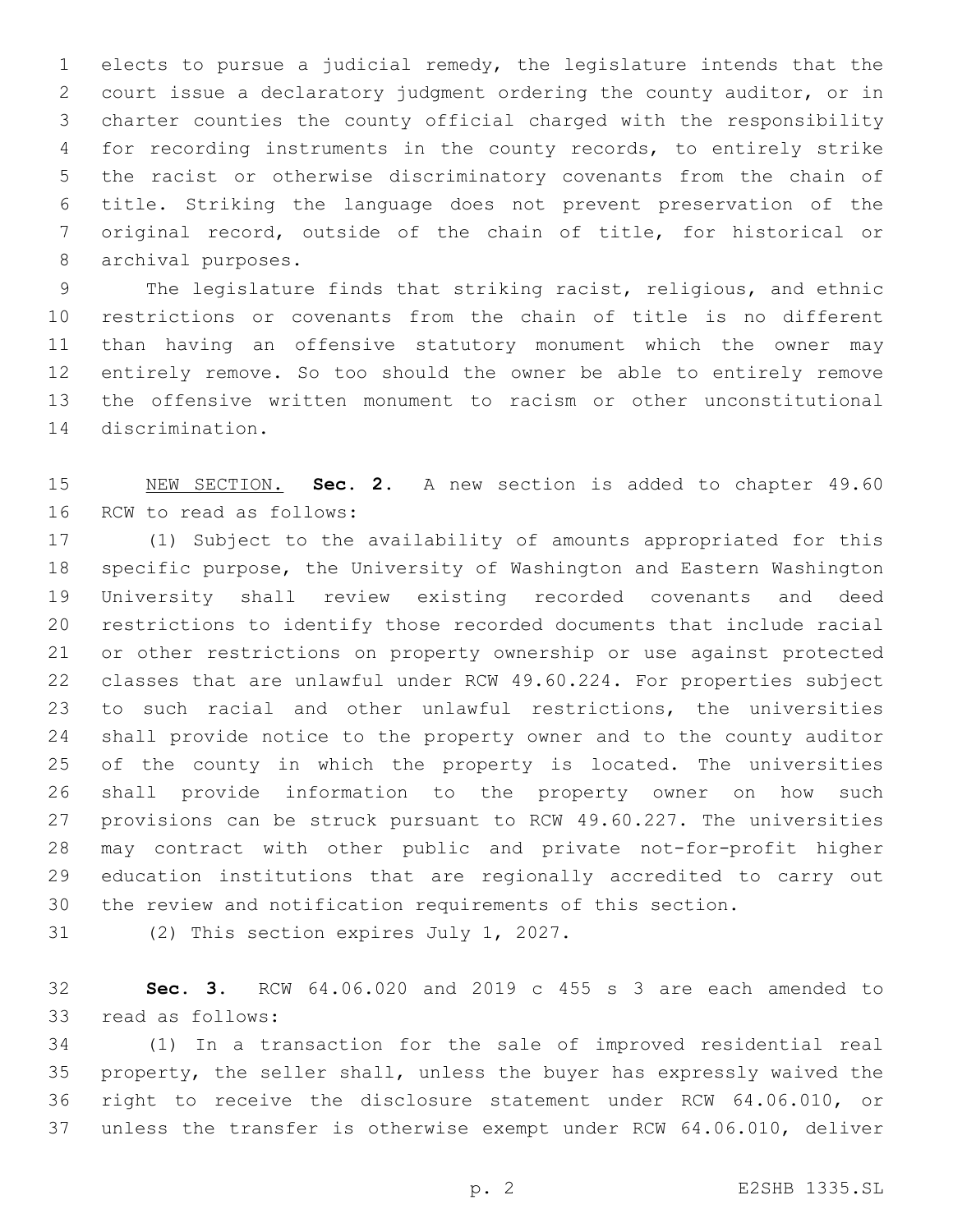to the buyer a completed seller disclosure statement in the following format and that contains, at a minimum, the following information:

3 INSTRUCTIONS TO THE SELLER

 Please complete the following form. Do not leave any spaces blank. If the question clearly does not apply to the property write "NA." If the answer is "yes" to any \* items, please explain on attached sheets. Please refer to the line number(s) of the question(s) when you provide your explanation(s). For your protection you must date and sign each page of this disclosure statement and each attachment. Delivery of the disclosure statement must occur not later than five business days, unless otherwise agreed, after mutual acceptance of a written contract to purchase between a buyer and a seller.

# 13 NOTICE TO THE BUYER

 THE FOLLOWING DISCLOSURES ARE MADE BY SELLER ABOUT THE CONDITION OF THE PROPERTY LOCATED AT. . . . . . . . . . . . . . . . . . . . . . . ("THE PROPERTY"), OR AS LEGALLY DESCRIBED ON ATTACHED EXHIBIT A.

 SELLER MAKES THE FOLLOWING DISCLOSURES OF EXISTING MATERIAL FACTS OR MATERIAL DEFECTS TO BUYER BASED ON SELLER'S ACTUAL KNOWLEDGE OF THE PROPERTY AT THE TIME SELLER COMPLETES THIS DISCLOSURE STATEMENT. UNLESS YOU AND SELLER OTHERWISE AGREE IN WRITING, YOU HAVE THREE BUSINESS DAYS FROM THE DAY SELLER OR SELLER'S AGENT DELIVERS THIS DISCLOSURE STATEMENT TO YOU TO RESCIND THE AGREEMENT BY DELIVERING A SEPARATELY SIGNED WRITTEN STATEMENT OF RESCISSION TO SELLER OR SELLER'S AGENT. IF THE SELLER DOES NOT GIVE YOU A COMPLETED DISCLOSURE STATEMENT, THEN YOU MAY WAIVE THE RIGHT TO RESCIND PRIOR TO OR AFTER THE TIME YOU ENTER INTO A SALE AGREEMENT.

 THE FOLLOWING ARE DISCLOSURES MADE BY SELLER AND ARE NOT THE REPRESENTATIONS OF ANY REAL ESTATE LICENSEE OR OTHER PARTY. THIS INFORMATION IS FOR DISCLOSURE ONLY AND IS NOT INTENDED TO BE A PART OF ANY WRITTEN AGREEMENT BETWEEN BUYER AND SELLER.

 FOR A MORE COMPREHENSIVE EXAMINATION OF THE SPECIFIC CONDITION OF THIS PROPERTY YOU ARE ADVISED TO OBTAIN AND PAY FOR THE SERVICES OF QUALIFIED EXPERTS TO INSPECT THE PROPERTY, WHICH MAY INCLUDE, WITHOUT LIMITATION, ARCHITECTS, ENGINEERS, LAND SURVEYORS, PLUMBERS, ELECTRICIANS, ROOFERS, BUILDING INSPECTORS, ON-SITE WASTEWATER TREATMENT INSPECTORS, OR STRUCTURAL PEST INSPECTORS. THE PROSPECTIVE BUYER AND SELLER MAY WISH TO OBTAIN PROFESSIONAL ADVICE OR INSPECTIONS OF THE PROPERTY OR TO PROVIDE APPROPRIATE PROVISIONS IN A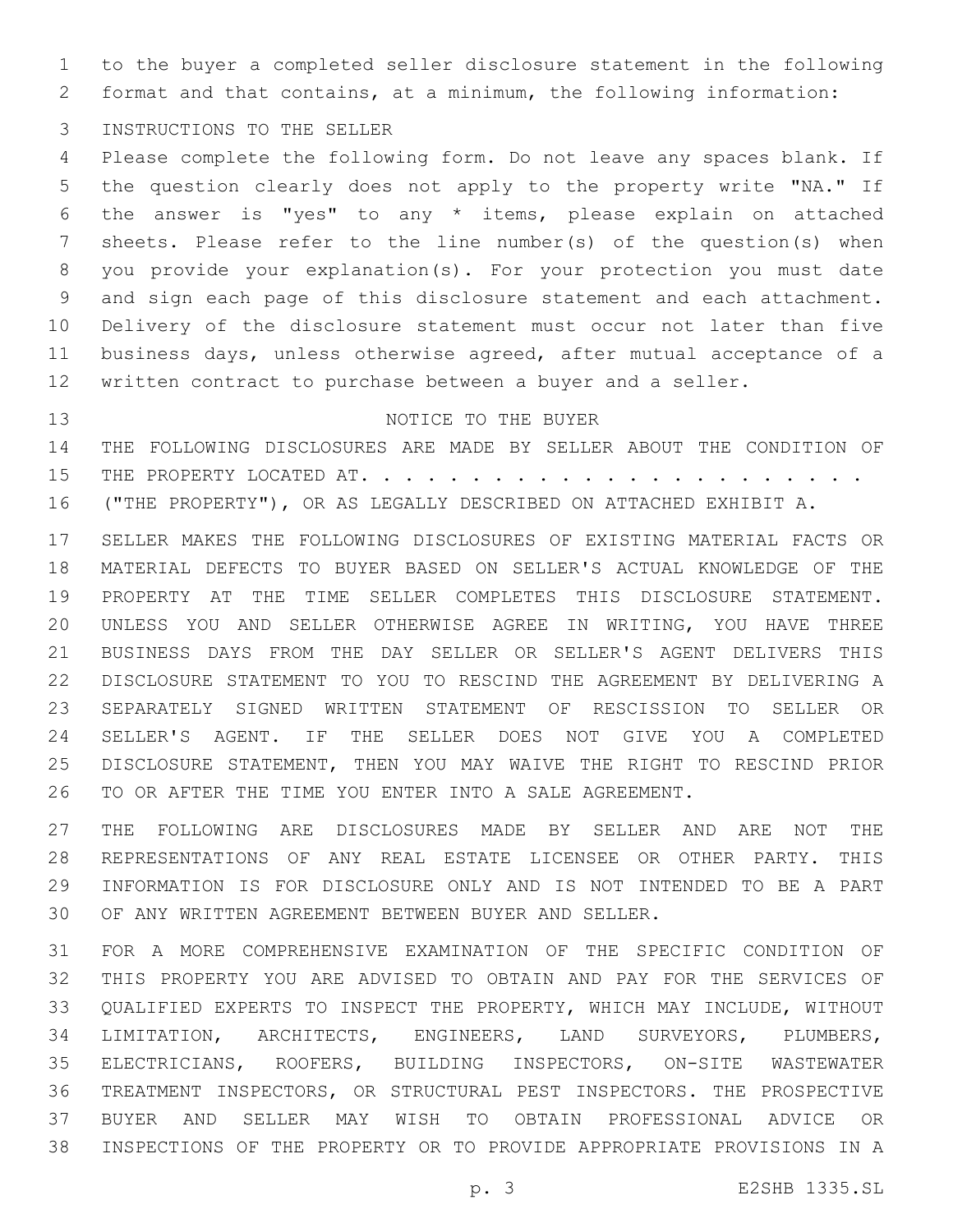| 1            |                                                                              |                           |                          |                                   | CONTRACT BETWEEN THEM WITH RESPECT TO ANY ADVICE, INSPECTION, DEFECTS             |  |  |
|--------------|------------------------------------------------------------------------------|---------------------------|--------------------------|-----------------------------------|-----------------------------------------------------------------------------------|--|--|
| $\mathbf{2}$ | OR WARRANTIES.                                                               |                           |                          |                                   |                                                                                   |  |  |
| 3            |                                                                              |                           |                          |                                   | Seller $\ldots$ is/ $\ldots$ is not occupying the property.                       |  |  |
| 4            |                                                                              |                           |                          | <b>I. SELLER'S DISCLOSURES:</b>   |                                                                                   |  |  |
| 5            | *If you answer "Yes" to a question with an asterisk (*), please explain your |                           |                          |                                   |                                                                                   |  |  |
| 6            |                                                                              |                           |                          |                                   | answer and attach documents, if available and not otherwise publicly recorded. If |  |  |
| 7            |                                                                              |                           |                          | necessary, use an attached sheet. |                                                                                   |  |  |
| 8            |                                                                              |                           |                          |                                   | 1. TITLE                                                                          |  |  |
| 9            |                                                                              | [ ] Yes                   | $\lceil \cdot \rceil$ No | [ ] Don't know                    | A. Do you have legal authority to sell                                            |  |  |
| 10           |                                                                              |                           |                          |                                   | the property? If no, please explain.                                              |  |  |
| 11           |                                                                              | $\lceil$   Yes            | $\lceil \cdot \rceil$ No | [] Don't know                     | *B. Is title to the property subject to                                           |  |  |
| 12           |                                                                              |                           |                          |                                   | any of the following?                                                             |  |  |
| 13           |                                                                              |                           |                          |                                   | (1) First right of refusal                                                        |  |  |
| 14           |                                                                              |                           |                          |                                   | (2) Option                                                                        |  |  |
| 15           |                                                                              |                           |                          |                                   | (3) Lease or rental agreement                                                     |  |  |
| 16           |                                                                              |                           |                          |                                   | (4) Life estate?                                                                  |  |  |
| 17           |                                                                              | [ ] Yes                   | $\lceil \cdot \rceil$ No | [ ] Don't know                    | *C. Are there any encroachments,                                                  |  |  |
| 18           |                                                                              |                           |                          |                                   | boundary agreements, or boundary                                                  |  |  |
| 19           |                                                                              |                           |                          |                                   | disputes?                                                                         |  |  |
| 20           |                                                                              | $\lceil$   Yes            | $\lceil \cdot \rceil$ No | [] Don't know                     | *D. Is there a private road or easement                                           |  |  |
| 21           |                                                                              |                           |                          |                                   | agreement for access to the property?                                             |  |  |
| 22           |                                                                              | [ ] Yes                   | $\lceil \cdot \rceil$ No | [] Don't know                     | *E. Are there any rights-of-way,                                                  |  |  |
| 23           |                                                                              |                           |                          |                                   | easements, or access limitations that                                             |  |  |
| 24           |                                                                              |                           |                          |                                   | may affect the Buyer's use of the                                                 |  |  |
| 25           |                                                                              |                           |                          |                                   | property?                                                                         |  |  |
| 26           |                                                                              | [ ] Yes                   | $\lceil \cdot \rceil$ No | [ ] Don't know                    | *F. Are there any written agreements                                              |  |  |
| 27           |                                                                              |                           |                          |                                   | for joint maintenance of an easement                                              |  |  |
| 28           |                                                                              |                           |                          |                                   | or right-of-way?                                                                  |  |  |
| 29           |                                                                              | $\lceil$   Yes            | $\lceil \cdot \rceil$ No | [] Don't know                     | *G. Is there any study, survey project,                                           |  |  |
| 30           |                                                                              |                           |                          |                                   | or notice that would adversely affect                                             |  |  |
| 31           |                                                                              |                           |                          |                                   | the property?                                                                     |  |  |
| 32           |                                                                              | $\lceil \cdot \rceil$ Yes | $\lceil \cdot \rceil$ No | [] Don't know                     | *H. Are there any pending or existing                                             |  |  |
| 33           |                                                                              |                           |                          |                                   | assessments against the property?                                                 |  |  |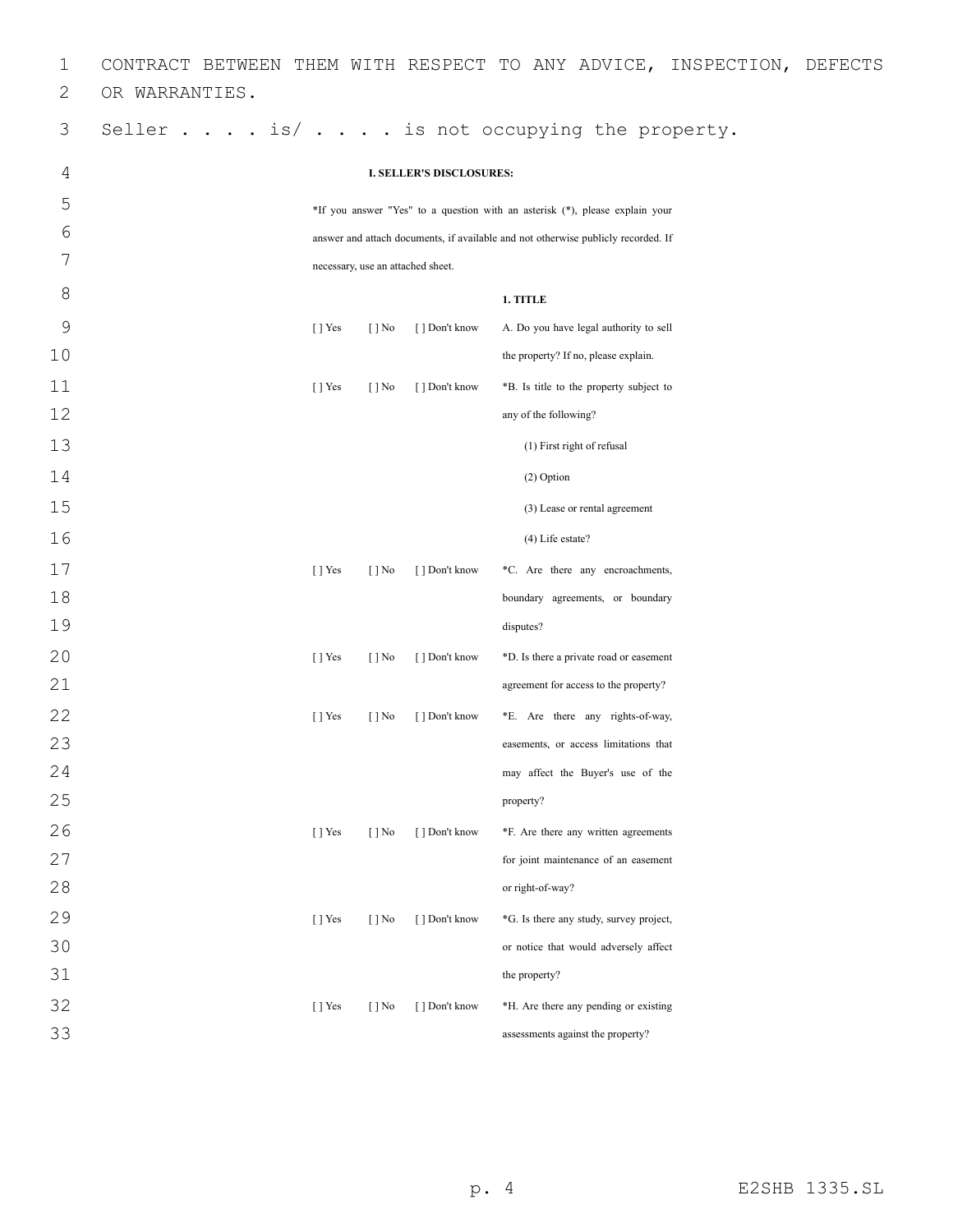| $\mathbf 1$    | [] Yes         | $[ ]$ No                 | [ ] Don't know | *I. Are there any zoning violations,     |
|----------------|----------------|--------------------------|----------------|------------------------------------------|
| $\overline{2}$ |                |                          |                | nonconforming uses, or any unusual       |
| 3              |                |                          |                | restrictions on the property that would  |
| $\sqrt{4}$     |                |                          |                | affect<br>future<br>construction<br>or   |
| 5              |                |                          |                | remodeling?                              |
| 6              | [] Yes         | $\lceil \cdot \rceil$ No | [] Don't know  | *J. Is there a boundary survey for the   |
| 7              |                |                          |                | property?                                |
| 8              | $[$ ] Yes      | $[$   No                 | [] Don't know  | Are<br>there any<br>*K.<br>covenants,    |
| 9              |                |                          |                | conditions, or restrictions recorded     |
| 10             |                |                          |                | against the property?                    |
| 11             |                |                          |                | NOTICE<br>TO T<br>THE<br><b>BUYER:</b>   |
| 12             |                |                          |                | Covenants or deed restrictions based     |
| 13             |                |                          |                | on race, creed, sexual orientation, or   |
| 14             |                |                          |                | other protected class were voided by     |
| 15             |                |                          |                | RCW<br>49.60.224<br>and<br>are           |
| 16             |                |                          |                | unenforceable. Washington law allows     |
| 17             |                |                          |                | for the illegal language to be struck by |
| 18             |                |                          |                | bringing an action in superior court or  |
| 19             |                |                          |                | by the free recording of a restrictive   |
| 20             |                |                          |                | covenant modification document.          |
| 21             |                |                          |                | Many county auditor websites provide     |
| 22             |                |                          |                | a short form with instructions on this   |
| 23             |                |                          |                | process.                                 |
| 24             |                |                          |                | 2. WATER                                 |
| 25             |                |                          |                | A. Household Water                       |
| 26             |                |                          |                | (1) The source of water for the          |
| 27             |                |                          |                | property is:                             |
| 28             |                |                          |                | [ ] Private or publicly owned            |
| 29             |                |                          |                | water system                             |
| 30             |                |                          |                | [ ] Private well serving only the        |
| 31             |                |                          |                | subject property                         |
| 32             |                |                          |                | *[] Other water system                   |
| 33             | $\lceil$   Yes | $\lceil \cdot \rceil$ No | [ ] Don't know | *If shared, are there any written        |
| 34             |                |                          |                | agreements?                              |
| 35             | [] Yes         | $\lceil \cdot \rceil$ No | [ ] Don't know | $*(2)$ Is there an easement              |
| 36             |                |                          |                | (recorded or unrecorded) for             |
| 37             |                |                          |                | access to and/or maintenance of          |
| 38             |                |                          |                | the water source?                        |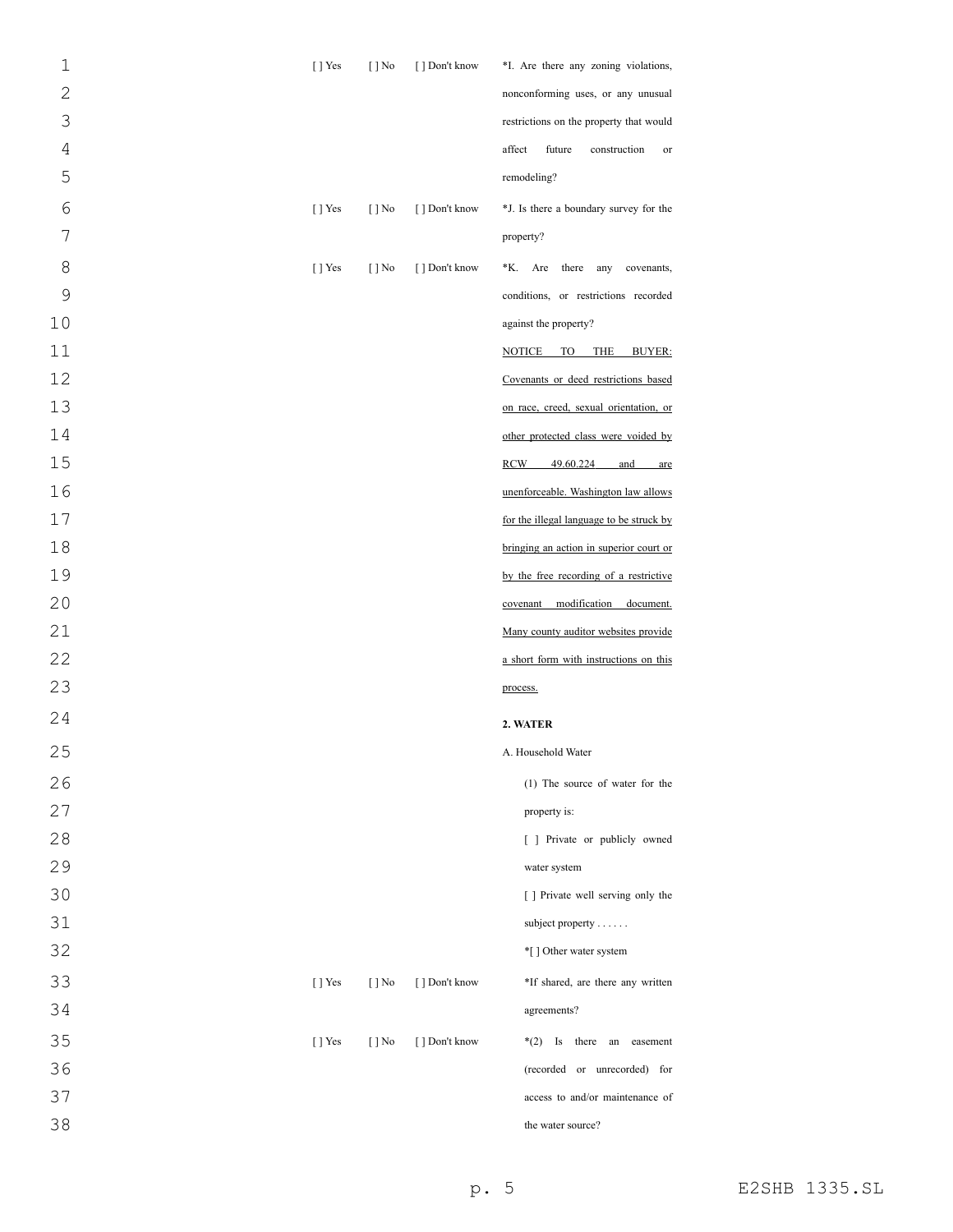| $1\,$          | $[$ T Yes      | $[ ]$ No | [ ] Don't know | $*(3)$ Are there any problems or    |
|----------------|----------------|----------|----------------|-------------------------------------|
| $\overline{2}$ |                |          |                | repairs needed?                     |
| 3              | $[$ ] Yes      | $[ ]$ No | [ ] Don't know | (4) During your ownership, has      |
| $\sqrt{4}$     |                |          |                | the source provided an adequate     |
| 5              |                |          |                | year-round supply of potable        |
| $6\,$          |                |          |                | water? If no, please explain.       |
| 7              | $\lceil$   Yes | $[ ]$ No | [] Don't know  | $*(5)$ Are<br>there any<br>water    |
| 8              |                |          |                | for<br>treatment<br>systems<br>the  |
| 9              |                |          |                | property? If yes,<br>they<br>are    |
| 10             |                |          |                | [] Leased [] Owned                  |
| 11             | $[$ ] Yes      | $[ ]$ No | [ ] Don't know | *(6) Are there any water rights     |
| 12             |                |          |                | for the property associated with    |
| 13             |                |          |                | its domestic water supply, such as  |
| 14             |                |          |                | a water right permit, certificate,  |
| 15             |                |          |                | or claim?                           |
| 16             | $[$ ] Yes      | $[ ]$ No | [ ] Don't know | (a) If yes, has the water right     |
| 17             |                |          |                | permit, certificate, or claim been  |
| $18$           |                |          |                | transferred,<br>assigned,<br>or     |
| 19             |                |          |                | changed?                            |
| 20             |                |          |                | *(b) If yes, has all or any portion |
| 21             |                |          |                | of the water right not been used    |
| 22             |                |          |                | for five or more successive         |
| 23             |                |          |                | years?                              |
| 24             | $[$ T Yes      | $[ ]$ No | [ ] Don't know | $*(7)$ Are there any defects in the |
| 25             |                |          |                | operation of the water system       |
| 26             |                |          |                | (e.g. pipes, tank, pump, etc.)?     |
| 27             |                |          |                | <b>B.</b> Irrigation Water          |
| 28             | $[$ ] Yes      | $[ ]$ No | [ ] Don't know | (1) Are there any irrigation water  |
| 29             |                |          |                | rights for the property, such as a  |
| 30             |                |          |                | water right permit, certificate, or |
| 31             |                |          |                | claim?                              |
| 32             | $[$ T Yes      | $[ ]$ No | [ ] Don't know | *(a) If yes, has all or any portion |
| 33             |                |          |                | of the water right not been used    |
| 34             |                |          |                | for five or more successive         |
| 35             |                |          |                | years?                              |
| 36             | $[$ ] Yes      | $[ ]$ No | [ ] Don't know | *(b) If so, is the certificate      |
| 37             |                |          |                | available? (If yes, please attach a |
| 38             |                |          |                | copy.)                              |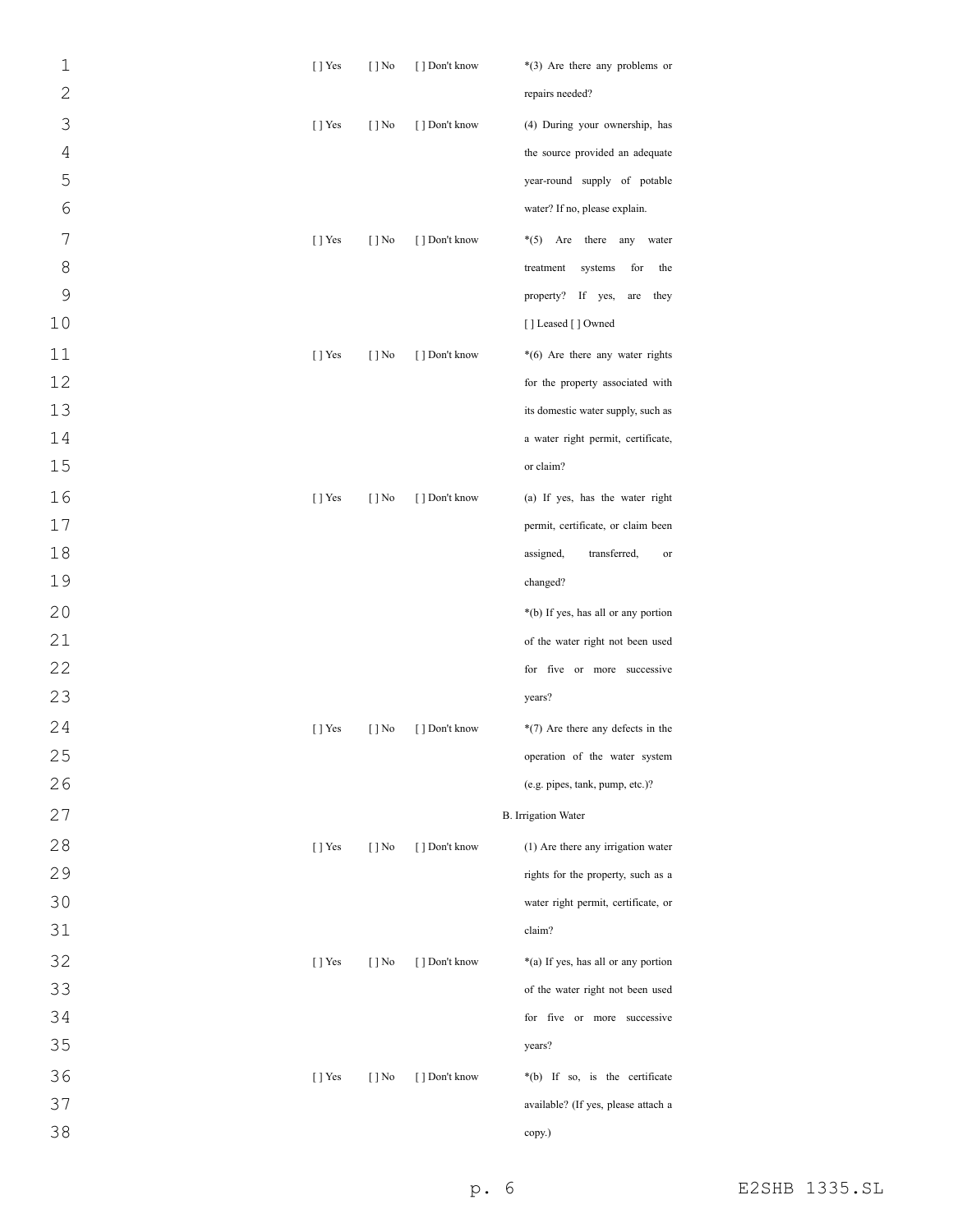| $\mathbf 1$    | [] Yes         | $[ ]$ No                 | [ ] Don't know | *(c) If so, has the water right             |
|----------------|----------------|--------------------------|----------------|---------------------------------------------|
| $\overline{2}$ |                |                          |                | permit, certificate, or claim been          |
| 3              |                |                          |                | assigned,<br>transferred,<br>or             |
| $\overline{4}$ |                |                          |                | changed?                                    |
| 5              | $[ ]$ Yes      | $[ ]$ No                 | [ ] Don't know | *(2) Does the property receive              |
| $6\,$          |                |                          |                | irrigation water from a ditch               |
| 7              |                |                          |                | company, irrigation district, or            |
| 8              |                |                          |                | other entity? If so, please identify        |
| $\mathsf 9$    |                |                          |                | the entity that supplies water to           |
| 10             |                |                          |                | the property:                               |
| 11             |                |                          |                | C. Outdoor Sprinkler System                 |
| 12             | $[ ]$ Yes      | $[ ]$ No                 | [ ] Don't know | (1) Is there an outdoor sprinkler           |
| 13             |                |                          |                | system for the property?                    |
| 14             | $[ ]$ Yes      | $[ ]$ No                 | [ ] Don't know | *(2) If yes, are there any defects          |
| 15             |                |                          |                | in the system?                              |
| 16             | [] Yes         | $[ ]$ No                 | [ ] Don't know | *(3) If yes, is the sprinkler               |
| 17             |                |                          |                | system connected to irrigation              |
| 18             |                |                          |                | water?                                      |
| 19             |                |                          |                |                                             |
|                |                |                          |                | 3.<br><b>SEWER/ON-SITE</b><br><b>SEWAGE</b> |
| 20             |                |                          |                | <b>SYSTEM</b>                               |
| 21             |                |                          |                | A. The property is served by:               |
| 22             |                |                          |                | [] Public sewer system,                     |
| 23             |                |                          |                | [ ] On-site sewage system (including        |
| 24             |                |                          |                | pipes, tanks, drainfields, and all other    |
| 25             |                |                          |                | component parts)                            |
| 26             |                |                          |                | [ ] Other disposal system, please           |
| 27             |                |                          |                | describe:                                   |
| 28             | $\lceil$   Yes | $\lceil \cdot \rceil$ No | [ ] Don't know | B. If public sewer system service is        |
| 29             |                |                          |                | available to the property, is the house     |
| 30             |                |                          |                | connected to the sewer main? If no,         |
| 31             |                |                          |                | please explain.                             |
| 32             | [] Yes         | $\lceil \cdot \rceil$ No | [ ] Don't know | *C. Is the property subject to any          |
| 33             |                |                          |                | sewage system fees or charges in            |
| 34             |                |                          |                | addition to those covered in your           |
| 35             |                |                          |                | regularly billed sewer or on-site           |
| 36             |                |                          |                | sewage system maintenance service?          |
| 37             |                |                          |                | D. If the property is connected to an       |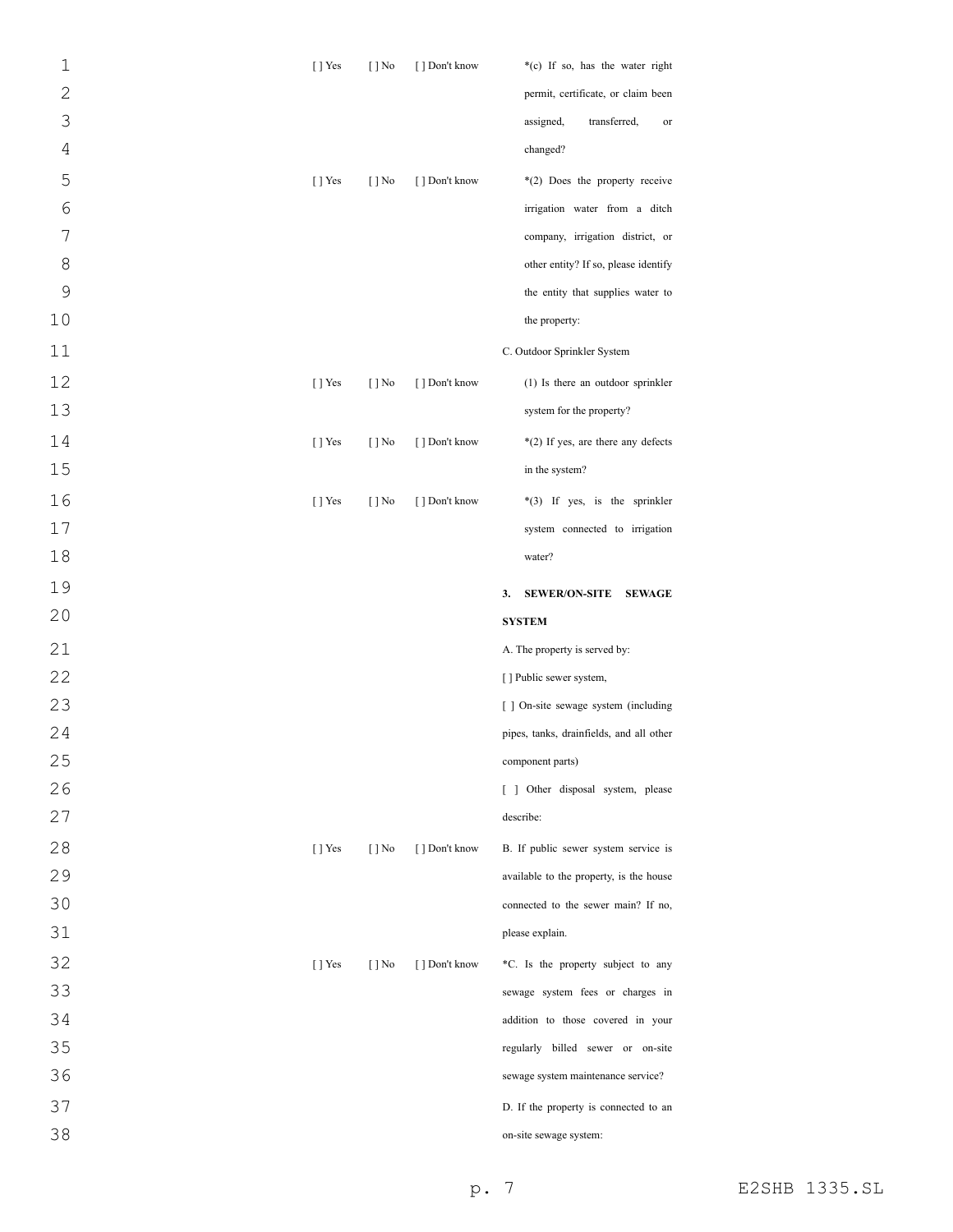| $\mathbf 1$    | $[$ T Yes             | $[ ]$ No                 | [ ] Don't know               | *(1) Was a permit issued for its                        |
|----------------|-----------------------|--------------------------|------------------------------|---------------------------------------------------------|
| $\overline{2}$ |                       |                          |                              | construction, and was it approved                       |
| 3              |                       |                          |                              | by the local health department or                       |
| 4              |                       |                          |                              | district<br>following<br>its                            |
| 5              |                       |                          |                              | construction?                                           |
| 6              |                       |                          |                              | (2) When was it last pumped?                            |
| 7              |                       |                          |                              |                                                         |
| 8              | $[$ T Yes             | $[$ ] No                 | [ ] Don't know               | $*(3)$ Are there any defects in the                     |
| 9              |                       |                          |                              | operation of the on-site sewage                         |
| 10             |                       |                          |                              | system?                                                 |
| 11             |                       |                          | [ ] Don't know               | (4) When was it last inspected?                         |
| 12             |                       |                          |                              |                                                         |
| 13             |                       |                          |                              | By whom: $\dots \dots \dots \dots \dots \dots$          |
| 14             |                       |                          | [ ] Don't know               | (5) For how many bedrooms was                           |
| 15             |                       |                          |                              | the<br>on-site sewage<br>system                         |
| 16             |                       |                          |                              | approved?                                               |
| 17             |                       |                          |                              | . bedrooms                                              |
| 18             | $[$ T Yes             | $\lceil \cdot \rceil$ No | [ ] Don't know               | E. Are all plumbing fixtures, including                 |
| 19             |                       |                          |                              | laundry drain, connected to the                         |
| 20             |                       |                          |                              | sewer/on-site sewage system? If no,                     |
| 21             |                       |                          |                              |                                                         |
| 22             | $[$ T Yes             | $[ ]$ No                 | [ ] Don't know               | *F. Have there been any changes or                      |
| 23             |                       |                          |                              | repairs to the on-site sewage system?                   |
| 24             | $\left[\ \right]$ Yes | $\left[\ \right]$ No     | [ ] Don't know               | G. Is the on-site sewage system,                        |
| 25             |                       |                          |                              | including the drainfield, located                       |
| 26             |                       |                          |                              | entirely within the boundaries of the                   |
| 27             |                       |                          |                              | property? If no, please explain.                        |
| 28             |                       |                          |                              |                                                         |
| 29             | $\lceil$   Yes        | $\lceil \cdot \rceil$ No | [ ] Don't know               | *H. Does the on-site sewage system                      |
| 30             |                       |                          |                              | require monitoring and maintenance                      |
| 31             |                       |                          |                              | services more frequently than once a                    |
| 32             |                       |                          |                              | year?                                                   |
| 33             |                       |                          |                              |                                                         |
| 34             |                       |                          |                              | NOTICE: IF THIS RESIDENTIAL REAL PROPERTY DISCLOSURE    |
| 35             |                       |                          |                              | STATEMENT IS BEING COMPLETED FOR NEW CONSTRUCTION WHICH |
| 36             |                       |                          |                              | HAS NEVER BEEN OCCUPIED, THE SELLER IS NOT REQUIRED TO  |
| 37             |                       |                          |                              | COMPLETE THE QUESTIONS LISTED IN ITEM 4. STRUCTURAL OR  |
| 38             |                       |                          | ITEM 5. SYSTEMS AND FIXTURES |                                                         |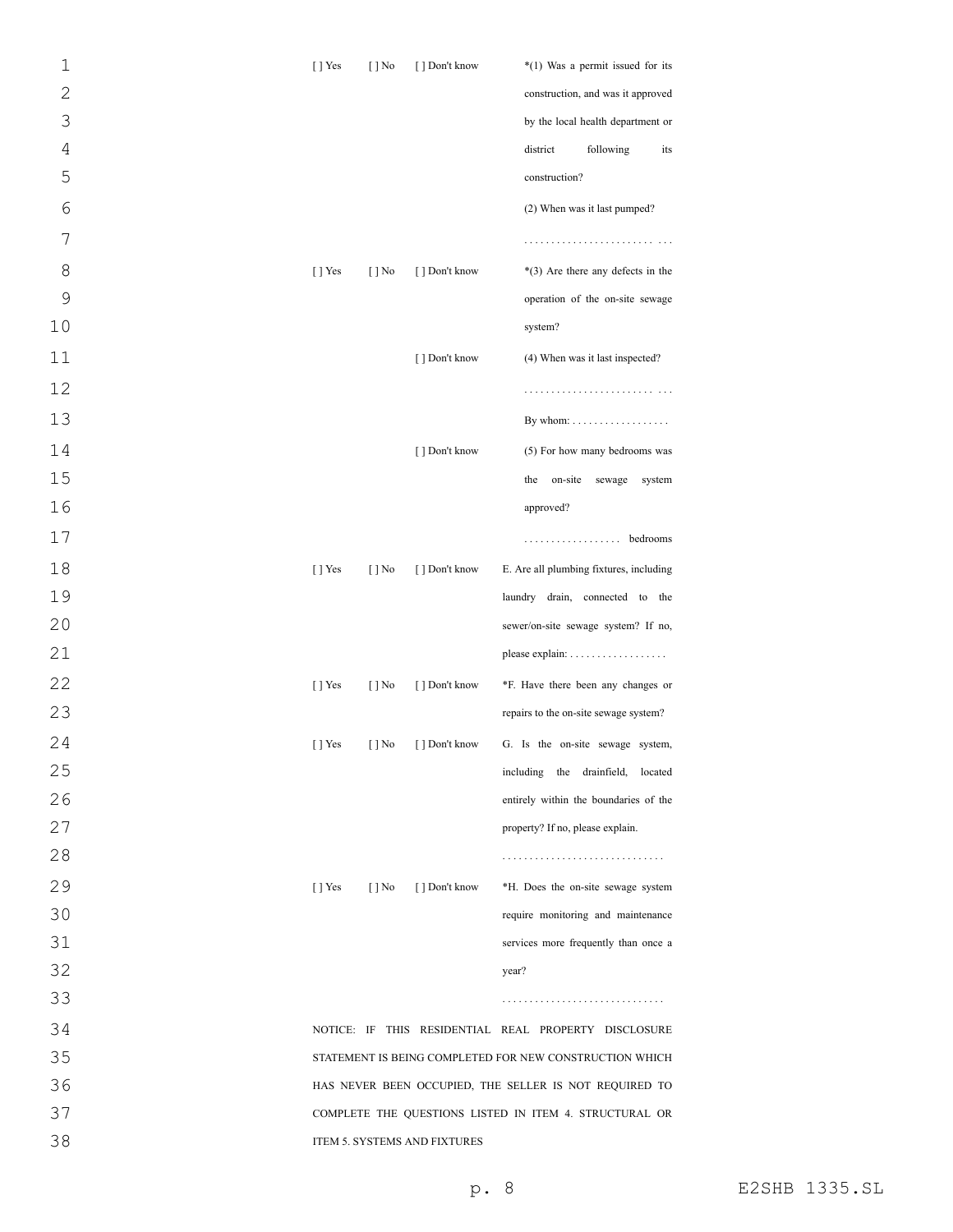| 1            |           |                          |                |                       | <b>4. STRUCTURAL</b>           |                                         |
|--------------|-----------|--------------------------|----------------|-----------------------|--------------------------------|-----------------------------------------|
| $\mathbf{2}$ | $[$ T Yes | $\lceil \cdot \rceil$ No | [] Don't know  |                       |                                | *A. Has the roof leaked within the last |
| 3            |           |                          |                |                       | five years?                    |                                         |
| 4            | $[$ T Yes | $[ ]$ No                 | [] Don't know  |                       |                                | *B. Has the basement flooded or         |
| 5            |           |                          |                |                       | leaked?                        |                                         |
| 6            | $[$ T Yes | $[$ ] No                 | [] Don't know  |                       |                                | *C. Have there been any conversions,    |
| 7            |           |                          |                |                       | additions, or remodeling?      |                                         |
| 8            | $[$ T Yes | $[ ]$ No                 | [ ] Don't know |                       |                                | *(1) If yes, were all building          |
| 9            |           |                          |                |                       | permits obtained?              |                                         |
| 10           | $[$ T Yes | $[ ]$ No                 | [ ] Don't know |                       |                                | *(2) If yes, were all final             |
| 11           |           |                          |                |                       |                                | inspections obtained?                   |
| 12           | $[$ T Yes | $[$ ] No                 | [ ] Don't know |                       |                                | D. Do you know the age of the house?    |
| 13           |           |                          |                |                       |                                | If yes, year of original construction:  |
| 14           | $[$ T Yes | $[$ ] No                 | [ ] Don't know |                       |                                | *E. Has there been any settling,        |
| 15           |           |                          |                |                       |                                | slippage, or sliding of the property or |
| 16           |           |                          |                |                       | its improvements?              |                                         |
| 17           | $[$ T Yes | $[ ]$ No                 | [] Don't know  |                       |                                | *F. Are there any defects with the      |
| 18           |           |                          |                |                       |                                | following: (If yes, please check        |
| 19           |           |                          |                |                       | applicable items and explain.) |                                         |
| 20           |           | $\Box$ Foundations       |                | $\Box$ Decks          |                                | □ Exterior Walls                        |
| 21           |           | $\Box$ Chimneys          |                | $\Box$ Interior Walls |                                | □ Fire Alarm                            |
| 22           |           | $\Box$ Doors             |                | $\Box$ Windows        |                                | $\Box$ Patio                            |
|              |           |                          |                |                       |                                |                                         |
| 23           |           | $\Box$ Ceilings          |                | □ Slab Floors         |                                | $\Box$ Driveways                        |
| 24           |           | $\Box$ Pools             |                | $\Box$ Hot Tub        |                                | $\Box$ Sauna                            |
| 25           |           | $\Box$ Sidewalks         |                | $\Box$ Outbuildings   |                                | $\Box$ Fireplaces                       |
| 26           |           | $\Box$ Garage Floors     |                | $\Box$ Walkways       |                                | $\Box$ Siding                           |
| 27           |           | $\Box$ Other             |                | $\Box$ Woodstoves     |                                | $\Box$ Elevators                        |
| 28           |           | □ Incline Elevators      |                | □ Stairway Chair      |                                | □ Wheelchair Lifts                      |
| 29           |           |                          |                | Lifts                 |                                |                                         |
| 30           | [] Yes    | $[ ]$ No                 | [ ] Don't know |                       |                                | *G. Was a structural pest or "whole     |
| 31           |           |                          |                |                       |                                | house" inspection done? If yes, when    |
| 32           |           |                          |                |                       |                                | and by whom was the inspection          |
| 33           |           |                          |                |                       |                                |                                         |
| 34           | $[ ]$ Yes | $[$ ] No                 | [ ] Don't know |                       |                                | H. During your ownership, has the       |
| 35           |           |                          |                |                       |                                | property had any wood destroying        |
| 36           |           |                          |                |                       | organism or pest infestation?  |                                         |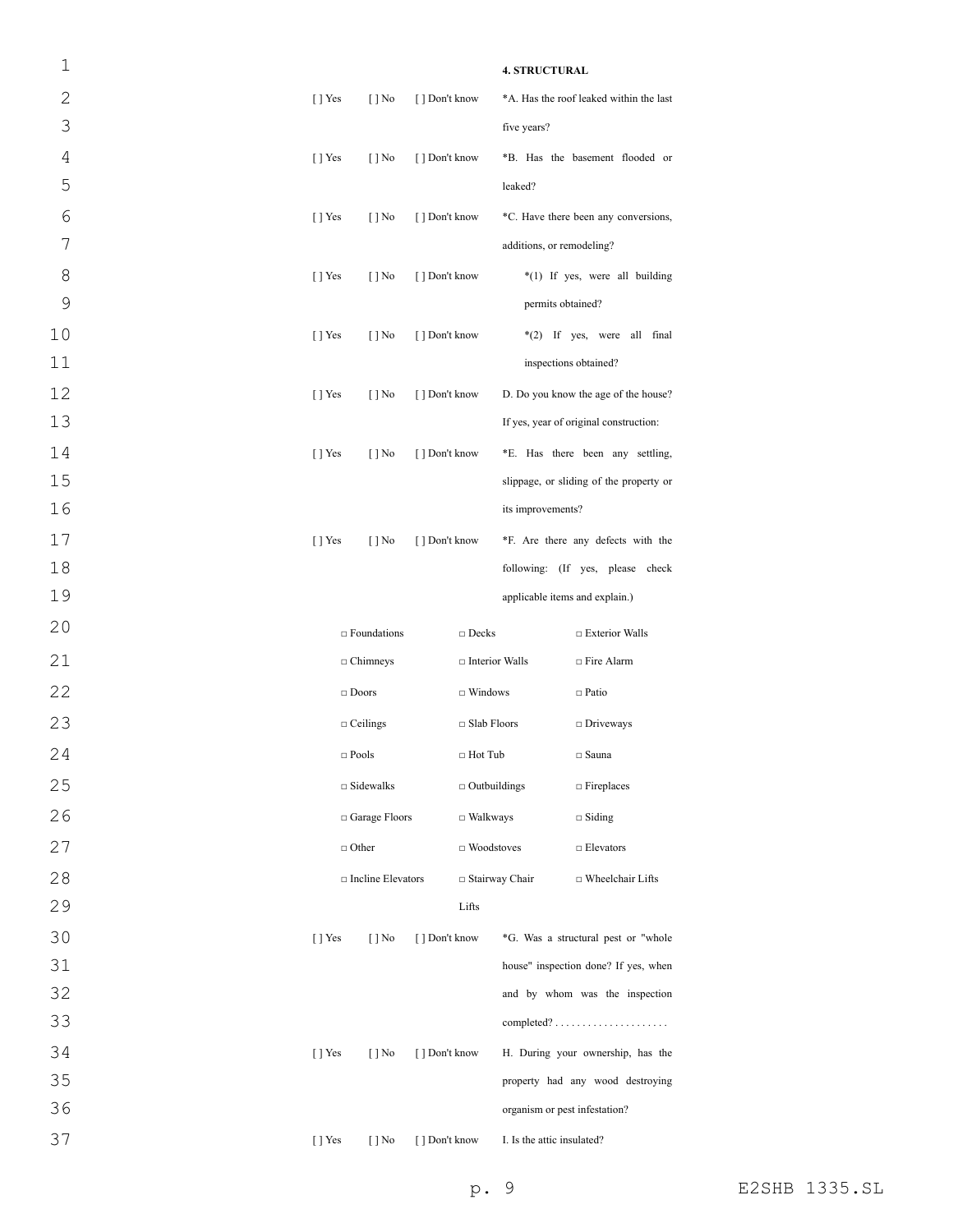| $1\,$          | $\lceil$   Yes | $\lceil \cdot \rceil$ No | [ ] Don't know | J. Is the basement insulated?            |
|----------------|----------------|--------------------------|----------------|------------------------------------------|
| $\mathbf{2}$   |                |                          |                | <b>5. SYSTEMS AND FIXTURES</b>           |
| 3              |                |                          |                | *A. If any of the following systems or   |
| $\overline{4}$ |                |                          |                | fixtures are included with the transfer, |
| 5              |                |                          |                | are there any defects? If yes, please    |
| 6              |                |                          |                | explain.                                 |
| 7              | $[$ T Yes      | $[$ ] No                 | [ ] Don't know | Electrical<br>system,<br>including       |
| 8              |                |                          |                | wiring, switches, outlets, and           |
| 9              |                |                          |                | service                                  |
| 10             | [] Yes         | $[ ]$ No                 | [ ] Don't know | Plumbing<br>system,<br>including         |
| 11             |                |                          |                | faucets, fixtures, and<br>pipes,         |
| 12             |                |                          |                | toilets                                  |
| 13             | [] Yes         | $[ ]$ No                 | [ ] Don't know | Hot water tank                           |
| 14             | $[$ T Yes      | $[$ ] No                 | [] Don't know  | Garbage disposal                         |
| 15             | [] Yes         | $[ ]$ No                 | [] Don't know  | Appliances                               |
| 16             | $[$ T Yes      | $[$ ] No                 | [ ] Don't know | Sump pump                                |
| 17             | $[$ T Yes      | $[$ ] No                 | [ ] Don't know | Heating and cooling systems              |
| 18             | [] Yes         | $[ ]$ No                 | [ ] Don't know | Security system                          |
| 19             |                |                          |                | [] Owned [] Leased                       |
| 20             |                |                          |                |                                          |
| 21             |                |                          |                | *B. If any of the following fixtures or  |
| 22             |                |                          |                | property is included with the transfer,  |
| 23             |                |                          |                | are they leased? (If yes, please attach  |
| 24             |                |                          |                | copy of lease.)                          |
| 25             | [ ] Yes        | $[ ]$ No                 | [ ] Don't know | Security system                          |
| 26             | [ ] Yes        | $[ ]$ No                 | [ ] Don't know | Tanks (type): $\dots$ .                  |
| 27             | $[$ T Yes      | $[ ]$ No                 | [] Don't know  | Satellite dish                           |
| 28             |                |                          |                | Other: $\dots$                           |
| 29             |                |                          |                | *C. Are any of the following kinds of    |
| 30             |                |                          |                | wood burning appliances present at       |
| 31             |                |                          |                | the property?                            |
| 32             | [ ] Yes        | $[ ]$ No                 | [ ] Don't know | (1) Woodstove?                           |
| 33             | $[$ T Yes      | $[$ ] No                 | [ ] Don't know | (2) Fireplace insert?                    |
| 34             | [ ] Yes        | $\lceil \cdot \rceil$ No | [ ] Don't know | (3) Pellet stove?                        |
| 35             | [ ] Yes        | $[ ]$ No                 | [] Don't know  | (4) Fireplace?                           |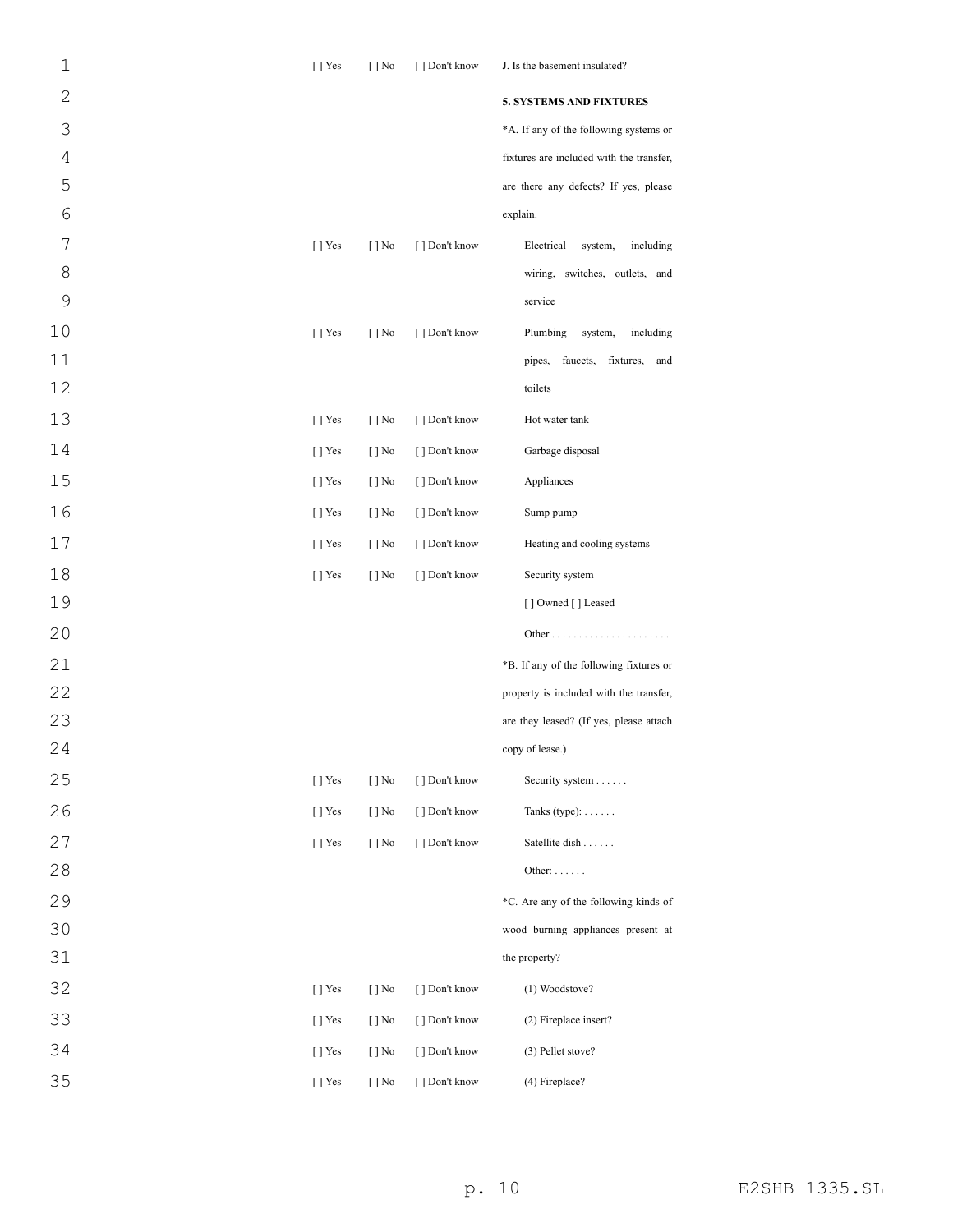| $\mathbf 1$    | [] Yes    | $[ ]$ No                 | [] Don't know  | If yes, are all of the (1)                   |
|----------------|-----------|--------------------------|----------------|----------------------------------------------|
| $\overline{2}$ |           |                          |                | woodstoves or (2) fireplace                  |
| 3              |           |                          |                | inserts certified by the U.S.                |
| $\sqrt{4}$     |           |                          |                | Environmental<br>Protection                  |
| 5              |           |                          |                | Agency<br>clean<br>burning<br>as             |
| $6\,$          |           |                          |                | appliances to improve air quality            |
| 7              |           |                          |                | and public health?                           |
| 8              | $[$ T Yes | $\lceil \cdot \rceil$ No | [ ] Don't know | D. Is the property located within a          |
| 9              |           |                          |                | city, county, or district or within a        |
| 10             |           |                          |                | department of natural resources fire         |
| 11             |           |                          |                | protection zone that provides fire           |
| 12             |           |                          |                | protection services?                         |
| 13             | $[ ]$ Yes | $\lceil \cdot \rceil$ No | [ ] Don't know | E. Is the property equipped with             |
| 14             |           |                          |                | carbon monoxide alarms?                      |
| 15             |           |                          |                | (Note: Pursuant to RCW 19.27.530,            |
| 16             |           |                          |                | seller must equip the residence with         |
| 17             |           |                          |                | carbon monoxide alarms as required           |
| 18             |           |                          |                | by the state building code.)                 |
| 19             | [] Yes    | $[ ]$ No                 | [ ] Don't know | F. Is the property equipped with             |
| 20             |           |                          |                | smoke detection devices?                     |
| 21             |           |                          |                | (Note: Pursuant to RCW 43.44.110, if         |
| 22             |           |                          |                | the property is not equipped with at         |
| 23             |           |                          |                | least one smoke detection device, at         |
| 24             |           |                          |                | least one must be provided by the            |
| 25             |           |                          |                | seller.)                                     |
| 26             |           |                          |                | <b>6. HOMEOWNERS'</b>                        |
| 27             |           |                          |                | ASSOCIATION/COMMON                           |
| 28             |           |                          |                | <b>INTERESTS</b>                             |
| 29             | $[$ T Yes | $\lceil \cdot \rceil$ No | [] Don't know  | Is<br>there<br>Homeowners'<br>А.<br>$\rm{a}$ |
| 30             |           |                          |                | Association? Name of Association and         |
| 31             |           |                          |                | contact information for an officer,          |
| 32             |           |                          |                | director, employee, or other authorized      |
| 33             |           |                          |                | agent, if any, who may provide the           |
| 34             |           |                          |                | association's<br>financial<br>statements,    |
| 35             |           |                          |                | minutes, bylaws, fining policy, and          |
| 36             |           |                          |                | other information that is not publicly       |
| 37             |           |                          |                | available:                                   |
| 38             | [] Yes    | $\lceil \cdot \rceil$ No | [ ] Don't know | there regular<br>periodic<br>В.<br>Are       |
| 39             |           |                          |                | assessments:                                 |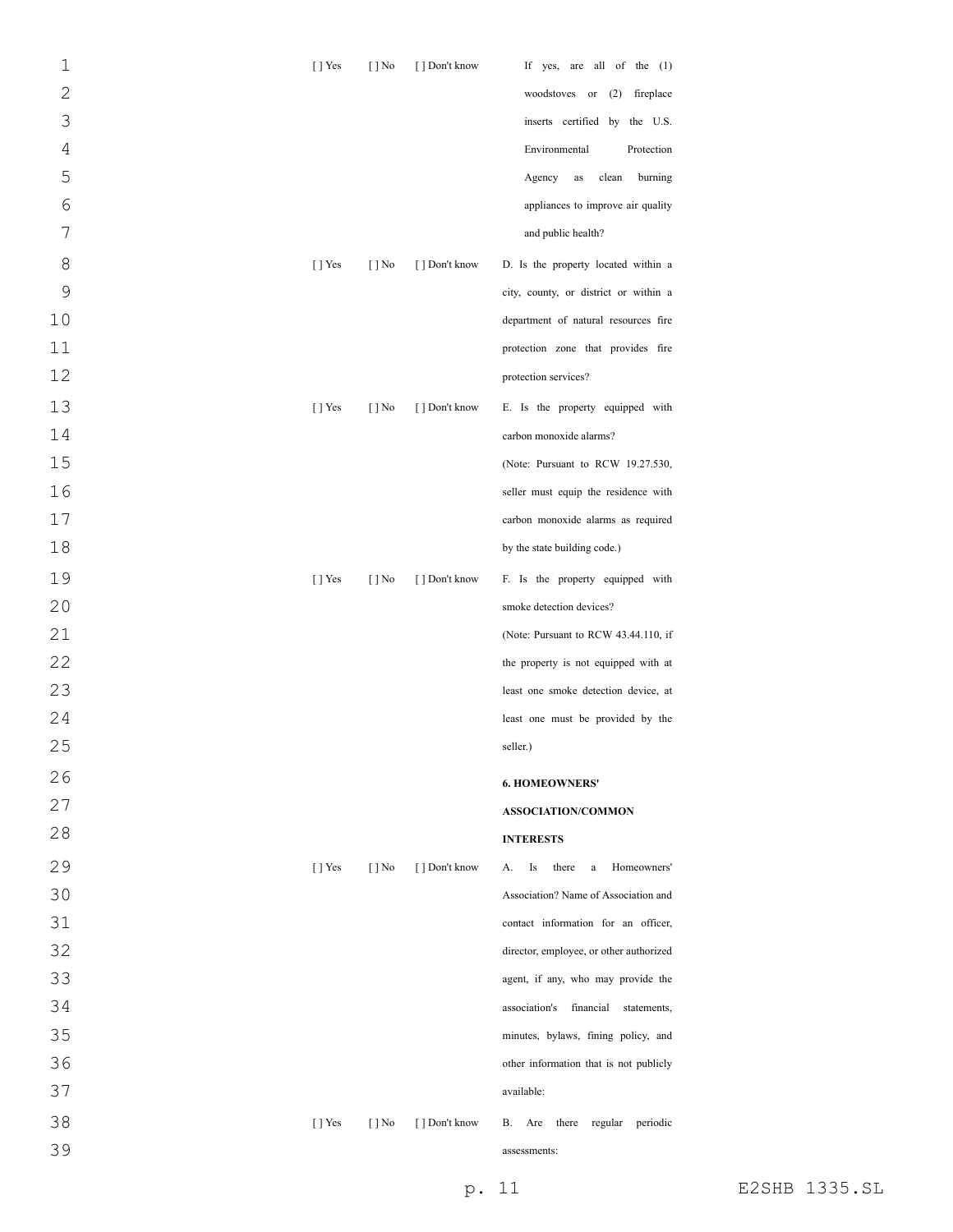| $\mathbf{1}$   |           |                          |                | \$per [] Month [] Year                   |
|----------------|-----------|--------------------------|----------------|------------------------------------------|
| $\overline{2}$ |           |                          |                |                                          |
| 3              | $[$ T Yes | $\lceil \cdot \rceil$ No | [ ] Don't know | *C. Are there any pending special        |
| $\overline{4}$ |           |                          |                | assessments?                             |
| 5              | $[$ T Yes | $[$   No                 | [ ] Don't know | *D. Are there any shared "common         |
| 6              |           |                          |                | areas" or any joint maintenance          |
| $\overline{7}$ |           |                          |                | agreements (facilities such as walls,    |
| 8              |           |                          |                | fences, landscaping, pools, tennis       |
| $\mathcal{G}$  |           |                          |                | courts, walkways, or other areas co-     |
| 10             |           |                          |                | owned in undivided interest with         |
| 11             |           |                          |                | others)?                                 |
| 12             |           |                          |                | 7. ENVIRONMENTAL                         |
| 13             | $[$ T Yes | $[ ]$ No                 | [ ] Don't know | *A. Have there been any flooding,        |
| 14             |           |                          |                | standing water, or drainage problems     |
| 15             |           |                          |                | on the property that affect the property |
| 16             |           |                          |                | or access to the property?               |
| 17             | $[$ T Yes | $[ ]$ No                 | [ ] Don't know | *B. Does any part of the property        |
| 18             |           |                          |                | contain fill dirt, waste, or other fill  |
| 19             |           |                          |                | material?                                |
| 20             | $[$ T Yes | $\lceil \cdot \rceil$ No | [ ] Don't know | *C. Is there any material damage to      |
| 21             |           |                          |                | the property from fire, wind, floods,    |
| 22             |           |                          |                | beach<br>earthquake,<br>movements,       |
| 23             |           |                          |                | expansive soils, or landslides?          |
| 24             | $[$ T Yes | $[ ]$ No                 | [ ] Don't know | D. Are there any shorelines, wetlands,   |
| 25             |           |                          |                | floodplains, or critical areas on the    |
| 26             |           |                          |                | property?                                |
| 27             | $[$ T Yes | $[ ]$ No                 | [ ] Don't know | *E.<br>Are<br>there any substances,      |
| 28             |           |                          |                | materials, or products in or on the      |
| 29             |           |                          |                | property that may be environmental       |
| 30             |           |                          |                | such<br>asbestos,<br>concerns,<br>as     |
| 31             |           |                          |                | formaldehyde, radon gas, lead-based      |
| 32             |           |                          |                | paint, fuel or chemical storage tanks,   |
| 33             |           |                          |                | or contaminated soil or water?           |
| 34             | $[$ T Yes | $\lceil \cdot \rceil$ No | [ ] Don't know | *F. Has the property been used for       |
| 35             |           |                          |                | commercial or industrial purposes?       |
| 36             | $[$ T Yes | $[ ]$ No                 | [ ] Don't know | *G. Is there any soil or groundwater     |
| 37             |           |                          |                | contamination?                           |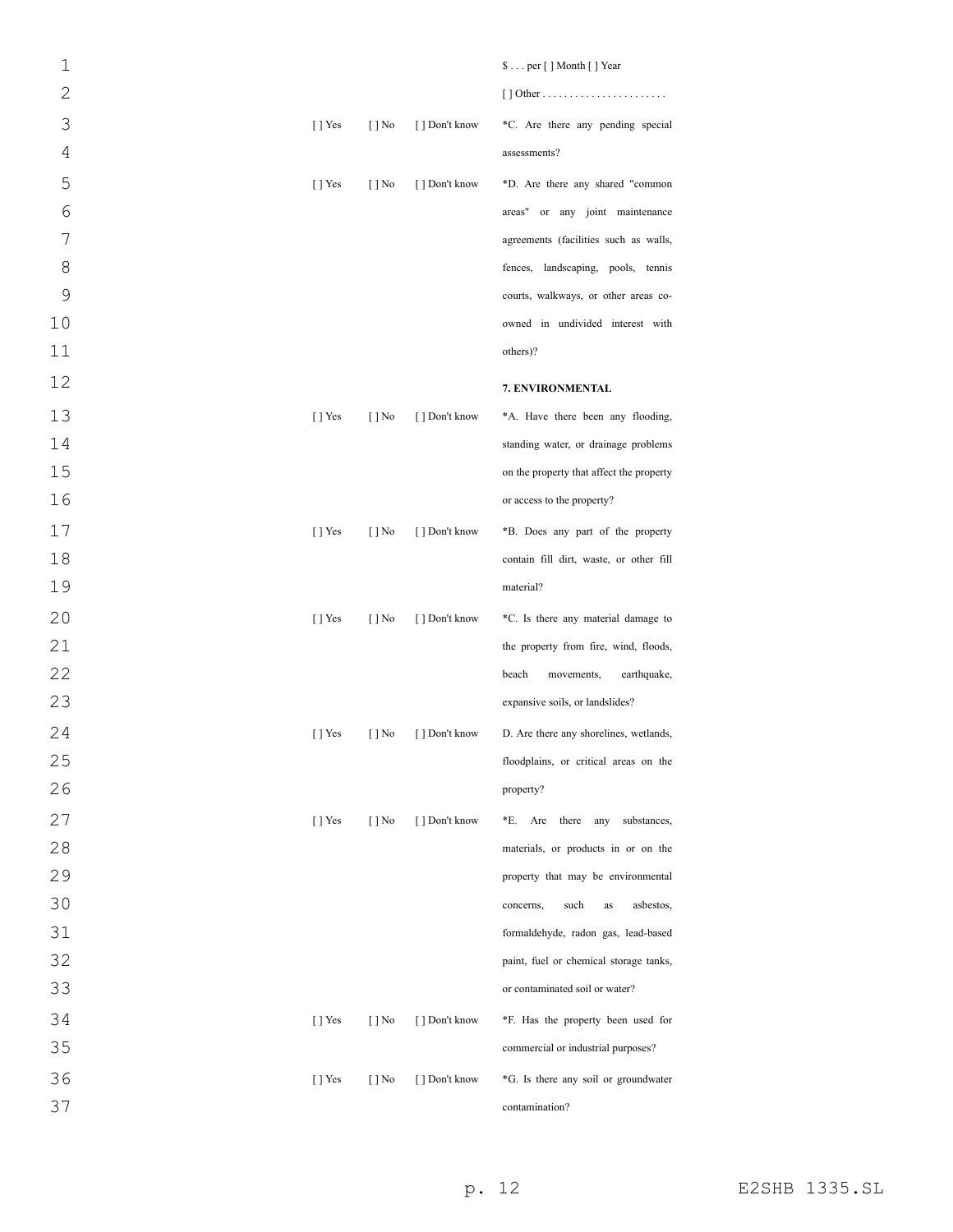| $\mathbf 1$    | [] Yes    | $[ ]$ No                 | [ ] Don't know | *H. Are there transmission poles or           |
|----------------|-----------|--------------------------|----------------|-----------------------------------------------|
| $\overline{2}$ |           |                          |                | other electrical utility equipment            |
| 3              |           |                          |                | installed, maintained, or buried on the       |
| $\overline{4}$ |           |                          |                | property that do not provide utility          |
| 5              |           |                          |                | service to the structures on the              |
| 6              |           |                          |                | property?                                     |
| 7              | $[ ]$ Yes | $[ ]$ No                 | [ ] Don't know | *I. Has the property been used as a           |
| 8              |           |                          |                | legal or illegal dumping site?                |
| 9              | $[$ T Yes | $[ ]$ No                 | [ ] Don't know | *J. Has the property been used as an          |
| 10             |           |                          |                | illegal drug manufacturing site?              |
| 11             | [] Yes    | $[ ]$ No                 | [ ] Don't know | *K. Are there any radio towers in the         |
| 12             |           |                          |                | area that cause interference with             |
| 13             |           |                          |                | cellular telephone reception?                 |
| 14             |           |                          |                | 8.<br><b>MANUFACTURED</b><br><b>AND</b>       |
| 15             |           |                          |                | <b>MOBILE HOMES</b>                           |
| 16             |           |                          |                | If<br>the<br>property<br>includes<br>$\rm{a}$ |
| $17$           |           |                          |                | manufactured or mobile home,                  |
| 18             | [] Yes    | $[ ]$ No                 | [ ] Don't know | *A. Did you make any alterations to           |
| 19             |           |                          |                | the home? If yes, please describe the         |
| 20             |           |                          |                | alterations:                                  |
| 21             | [] Yes    | $[ ]$ No                 | [ ] Don't know | *B. Did any previous owner make any           |
| 22             |           |                          |                | alterations to the home?                      |
| 23             | $[ ]$ Yes | $[ ]$ No                 | [ ] Don't know | *C. If alterations were made, were            |
| 24             |           |                          |                | variances<br>these<br>permits<br>or<br>for    |
| 25             |           |                          |                | alterations obtained?                         |
| 26             |           |                          |                | <b>FULL</b><br>9.<br><b>DISCLOSURE</b><br>BY  |
| 27             |           |                          |                | <b>SELLERS</b>                                |
| 28             |           |                          |                | A. Other conditions or defects:               |
| 29             | [ ] Yes   | $\lceil \cdot \rceil$ No | [] Don't know  | *Are there any other existing material        |
| 30             |           |                          |                | defects affecting the property that a         |
| 31             |           |                          |                | prospective buyer should know about?          |
| 32             |           |                          |                | B. Verification:                              |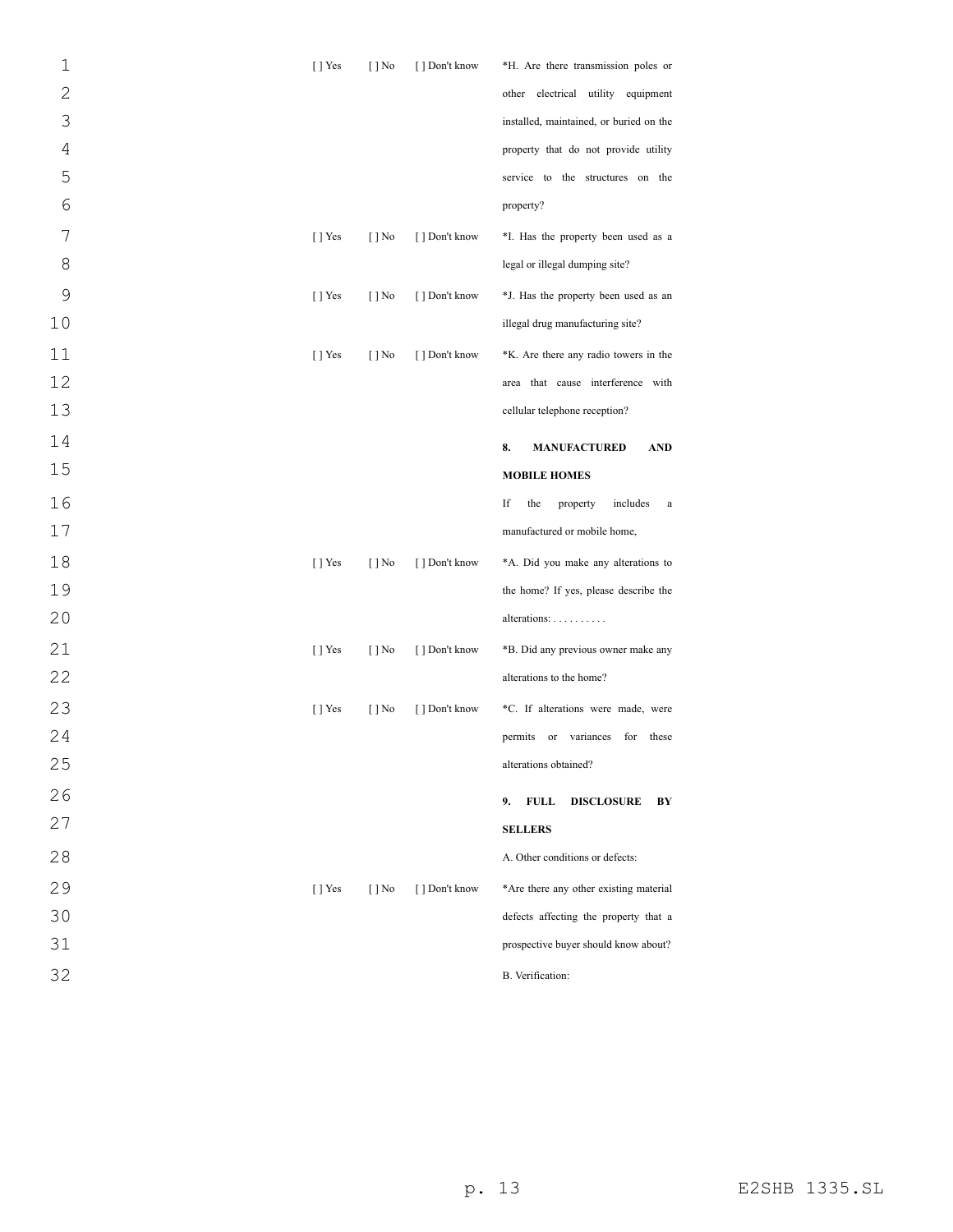| 1  | The foregoing answers and attached                                |
|----|-------------------------------------------------------------------|
| 2  | explanations (if any) are complete and                            |
| 3  | correct to the best of my/our                                     |
| 4  | knowledge and I/we have received a                                |
| 5  | copy hereof. I/we authorize all of                                |
| 6  | my/our real estate licensees, if any, to                          |
| 7  | deliver a copy of this disclosure                                 |
| 8  | statement to other real estate licensees                          |
| 9  | and all prospective buyers of the                                 |
| 10 | property.                                                         |
| 11 | SELLER<br>$DATE$<br>$SELLER$                                      |
| 12 | NOTICE TO THE BUYER                                               |
| 13 | INFORMATION REGARDING REGISTERED SEX OFFENDERS MAY                |
| 14 | BE OBTAINED FROM LOCAL LAW ENFORCEMENT AGENCIES. THIS             |
| 15 | NOTICE IS INTENDED ONLY TO INFORM YOU OF WHERE TO OBTAIN          |
| 16 | THIS INFORMATION AND IS NOT AN INDICATION OF THE PRESENCE         |
| 17 | OF REGISTERED SEX OFFENDERS.                                      |
| 18 | <b>II. BUYER'S ACKNOWLEDGMENT</b>                                 |
| 19 | А.<br>Buyer hereby acknowledges that: Buyer has a duty to pay     |
| 20 | diligent attention to any material defects that are known to      |
| 21 | Buyer or can be known to Buyer by utilizing diligent              |
| 22 | attention and observation.                                        |
| 23 | В.<br>The disclosures set forth in this statement and in any      |
| 24 | amendments to this statement are made only by the Seller          |
| 25 | and not by any real estate licensee or other party.               |
| 26 | C.<br>Buyer acknowledges that, pursuant to RCW 64.06.050(2),      |
| 27 | real estate licensees are not liable for inaccurate               |
| 28 | information provided by Seller, except to the extent that         |
| 29 | real estate licensees know of such inaccurate information.        |
| 30 | D.<br>This information is for disclosure only and is not intended |
| 31 | to be a part of the written agreement between the Buyer           |
| 32 | and Seller.                                                       |
| 33 | Е.<br>Buyer (which term includes all persons signing the          |
| 34 | "Buyer's acceptance" portion of this disclosure statement         |
| 35 | below) has received a copy of this Disclosure Statement           |
| 36 | (including attachments, if any) bearing Seller's signature.       |
|    |                                                                   |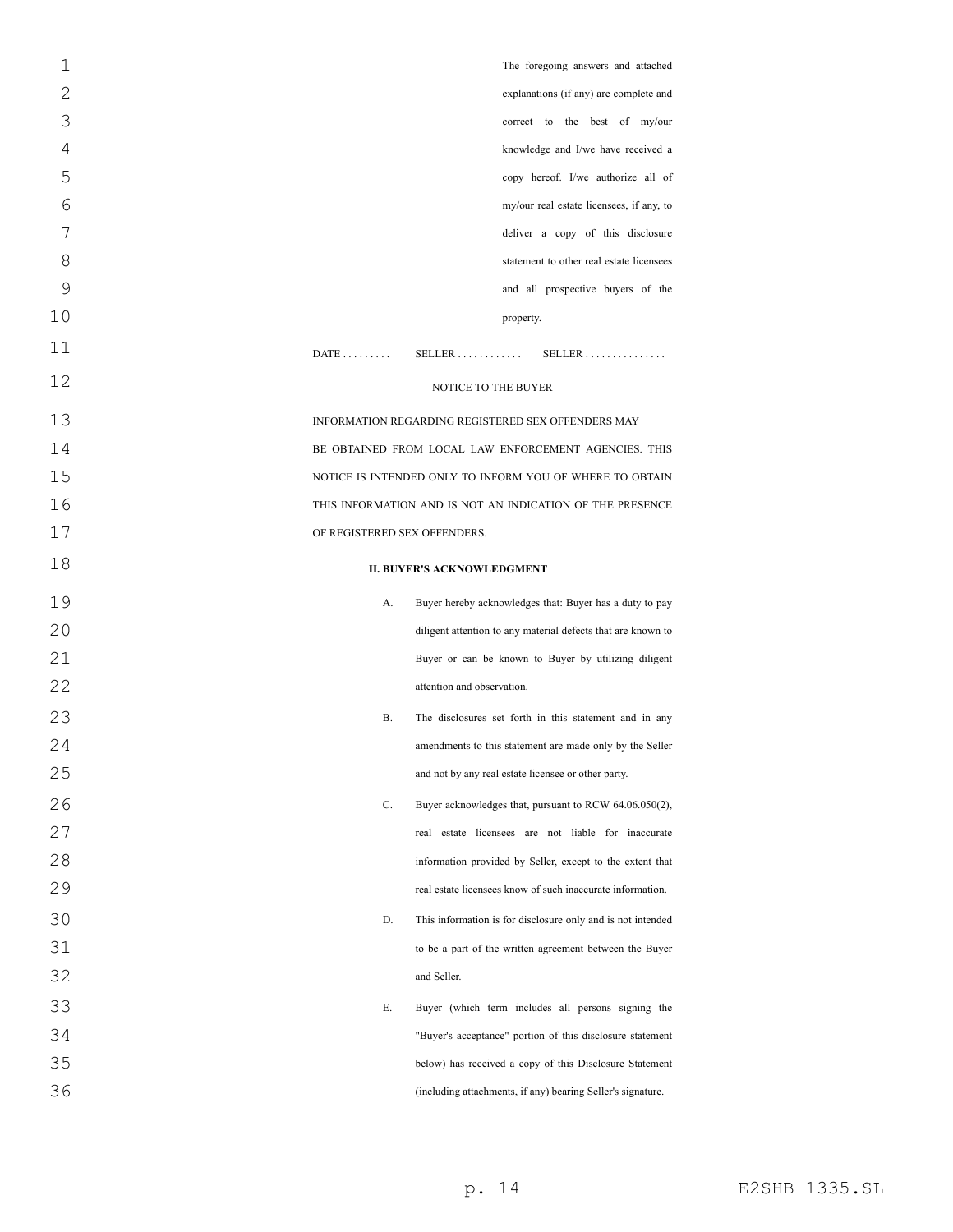DISCLOSURES CONTAINED IN THIS DISCLOSURE STATEMENT ARE PROVIDED BY SELLER BASED ON SELLER'S ACTUAL KNOWLEDGE OF THE PROPERTY AT THE TIME SELLER COMPLETES THIS DISCLOSURE STATEMENT. UNLESS BUYER AND SELLER OTHERWISE AGREE IN WRITING, BUYER SHALL HAVE THREE BUSINESS DAYS FROM THE DAY SELLER OR SELLER'S AGENT DELIVERS THIS DISCLOSURE STATEMENT TO RESCIND THE AGREEMENT BY DELIVERING A SEPARATELY SIGNED WRITTEN STATEMENT OF RESCISSION TO SELLER OR SELLER'S AGENT. YOU MAY WAIVE THE RIGHT TO RESCIND PRIOR TO OR AFTER THE TIME YOU ENTER INTO A SALE 9 AGREEMENT.

 BUYER HEREBY ACKNOWLEDGES RECEIPT OF A COPY OF THIS DISCLOSURE STATEMENT AND ACKNOWLEDGES THAT THE DISCLOSURES MADE HEREIN ARE THOSE OF THE SELLER ONLY, AND NOT OF ANY REAL ESTATE LICENSEE OR OTHER 13 PARTY.

14 DATE . . . . . . BUYER . . . . . . . . BUYER. . . . . . . . . .

 (2) If the disclosure statement is being completed for new construction which has never been occupied, the disclosure statement is not required to contain and the seller is not required to complete 18 the questions listed in item 4. Structural or item 5. Systems and 19 Fixtures.

 (3) The seller disclosure statement shall be for disclosure only, and shall not be considered part of any written agreement between the buyer and seller of residential property. The seller disclosure 23 statement shall be only a disclosure made by the seller, and not any real estate licensee involved in the transaction, and shall not be construed as a warranty of any kind by the seller or any real estate 26 licensee involved in the transaction.

 **Sec. 4.** RCW 49.60.227 and 2018 c 65 s 1 are each amended to read 28 as follows:

 (1)(a) If a written instrument contains a provision that is void by reason of RCW 49.60.224, the owner, occupant, or tenant of the property which is subject to the provision or the homeowners' association board may cause the provision to be stricken from the public records by bringing an action in the superior court in the county in which the property is located. The action shall be an in rem, declaratory judgment action whose title shall be the description of the property. The necessary party to the action shall be the owner, occupant, or tenant of the property or any portion thereof.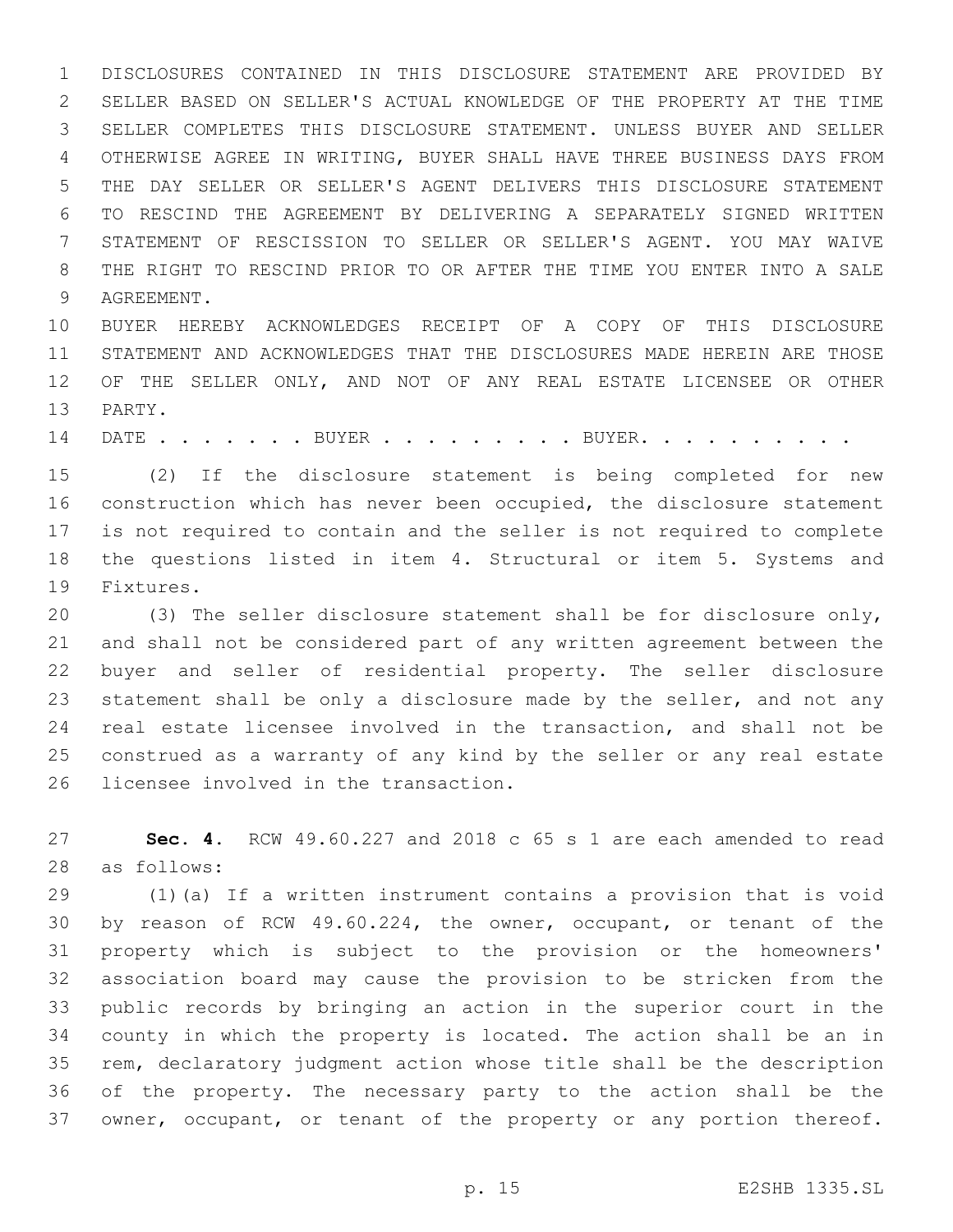The person bringing the action shall pay a fee set under RCW 36.18.012.2

 (b) If the court finds that any provisions of the written instrument are void under RCW 49.60.224, it shall enter an order striking the void provisions from the public records and eliminating the void provisions from the title or lease of the property described 7 in the complaint.

 (i) A complete copy of any document affected by the order shall be made an exhibit to the order and the order shall identify each 10 document by recording number and date of recordation and set forth 11 verbatim the void provisions to be struck from such document. The order shall include a certified copy of each document, upon which the court has physically redacted the void provisions.

14 (ii) The person bringing the action may obtain and deliver a 15 certified copy of the order to the office of the county auditor or, 16 in charter counties, the county official charged with the 17 responsibility for recording instruments in the county records, in 18 the county where the property is located.

 (iii) The auditor shall record the documents prepared by the court. An image of each document so corrected shall be placed in the public records. Each corrected document shall contain the following information on the first page or a cover page prepared pursuant to 23 RCW 65.04.047: The auditor's file number or book and page of the original document, a notation that the original document was corrected pursuant to this section, the cause number of the court action, and the date the order was entered.

 (iv) The auditor or official shall update the index of each original document referenced in the order with the auditor's file number of the corrected document. Further, the index will note that the original record is no longer the primary official public record 31 and is removed from the chain of title pursuant to the court order.

 (v) The original document or image and subsequent records of such actions shall be separately maintained in the county's records and, at the auditor's or official's discretion, the original document or image may also be transferred to the secretary of state archives division to be preserved for historical or archival purposes.

 (2)(a) As an alternative to the judicial procedure set forth in subsection (1) of this section, the owner of property subject to a written instrument that contains a provision that is void by reason of RCW 49.60.224 may record a restrictive covenant modification

p. 16 E2SHB 1335.SL